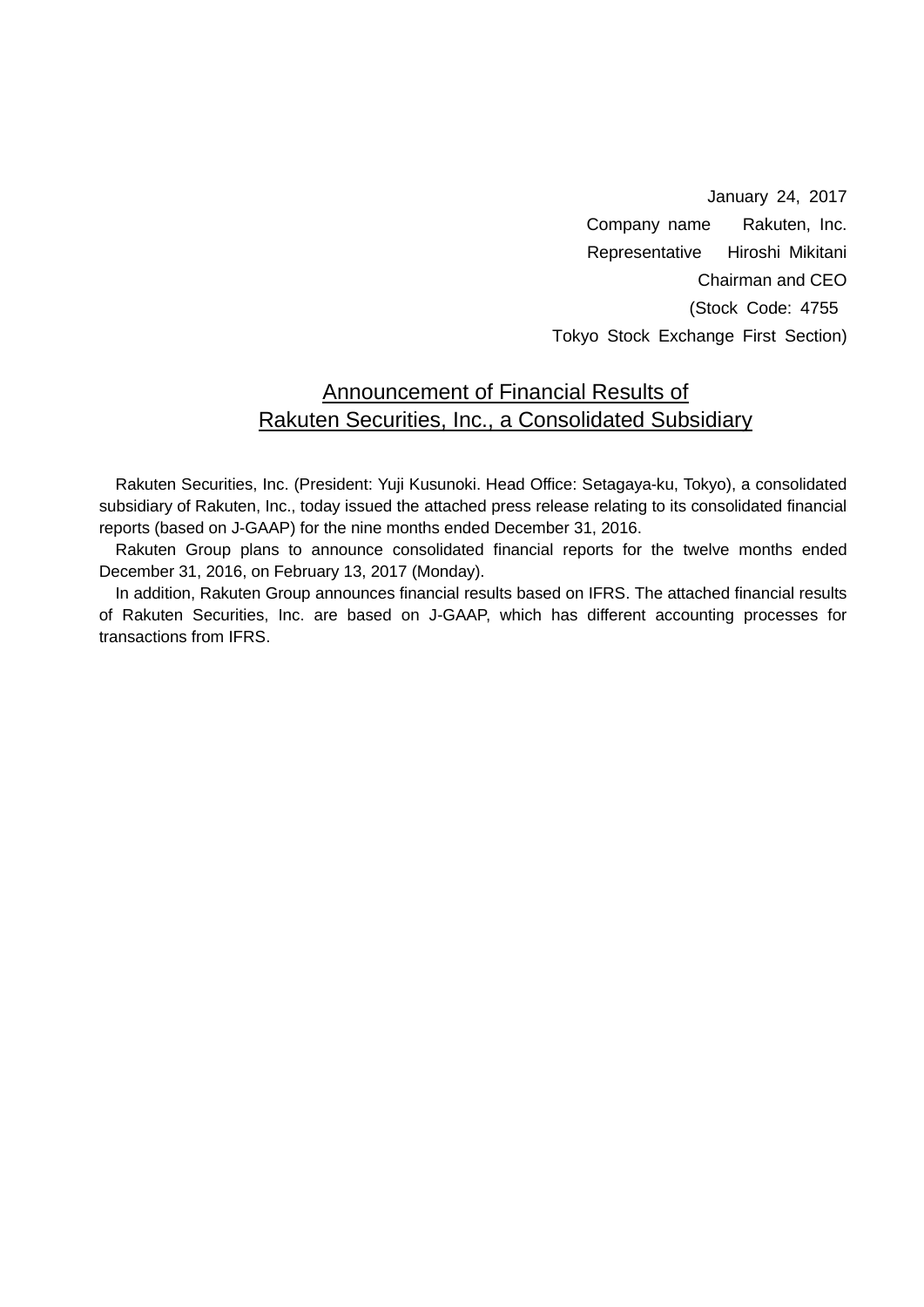January 24, 2017



### **Financial Reports For the nine months ended December 31, 2016**

#### **Rakuten Securities, Inc.**

Rakuten Securities, Inc. (President: Yuji Kusunoki. Head Office: Setagaya-ku, Tokyo) consolidated financial reports for the third quarter ended December 31, 2016 (J-GAAP).

The financial reports of Rakuten Securities, Inc. are based on "Uniform Accounting Standards for Securities Companies" (set by the Board of Directors of the Japan Securities Dealers Association, November 14, 1974). Commodity futures transactions are based on "Uniform Accounting Standards for Commodity Futures Transactions" (set by the Board of Directors of the Commodity Futures Association of Japan, March 3, 1993).

Results for the third quarter ended December 31, 2016 (From April 1, 2016 to December 31, 2016)

#### **Consolidated Operating Results** (Millions of yen, rounded down)

|                   | Operating | Net operating | Operating | Ordinary | <b>Net</b> |
|-------------------|-----------|---------------|-----------|----------|------------|
|                   | revenue   | revenue       | income    | income   | income     |
| Nine months ended | 34,894    | 33,123        | 12,830    | 12,596   |            |
| December 31, 2016 |           |               |           |          | 9,672      |
| Nine months ended |           |               |           |          |            |
| December 31, 2015 | 39,642    | 37,819        | 16,926    | 17,002   | 10,335     |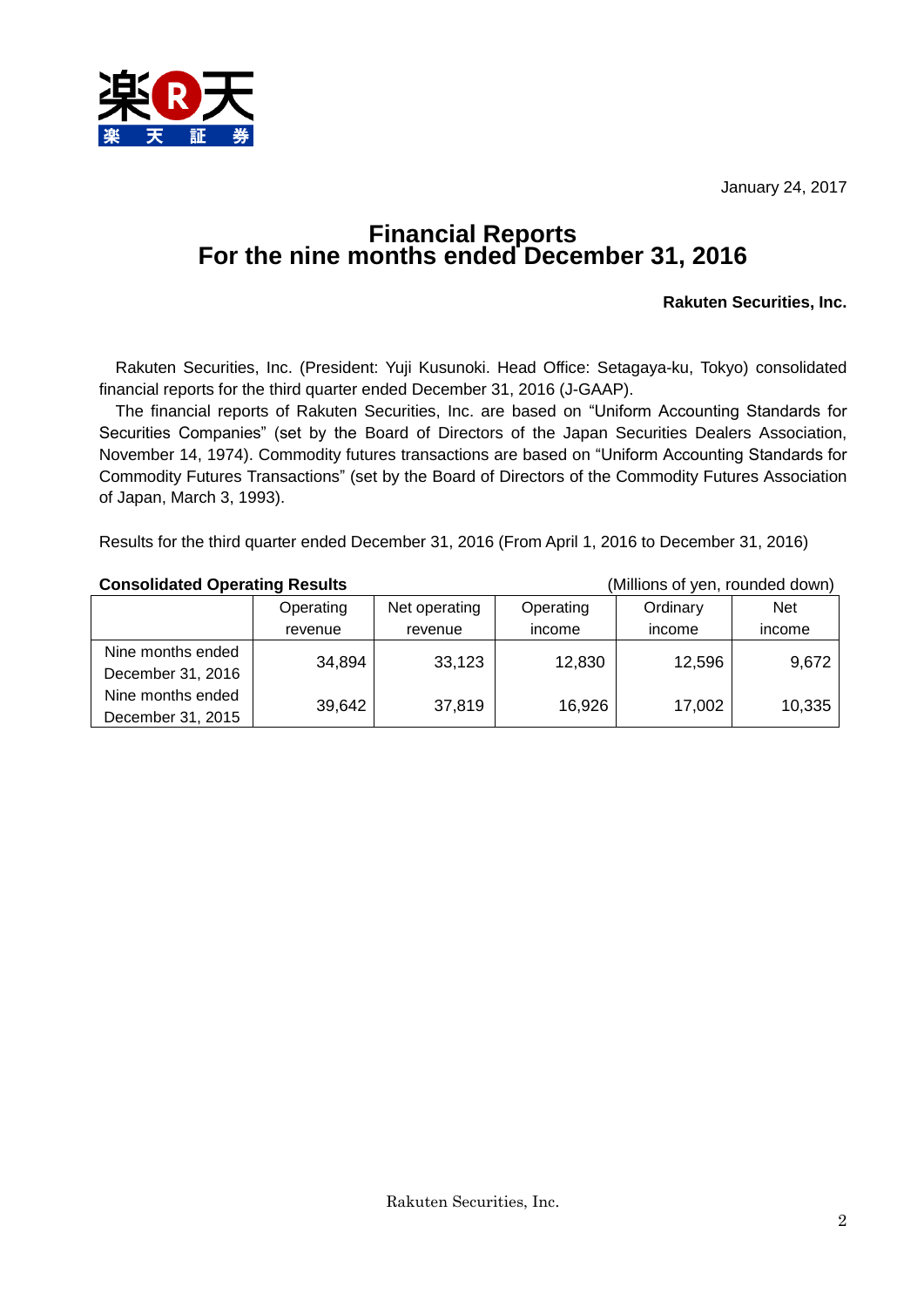

|                                                     |                            | (Millions of yen)             |
|-----------------------------------------------------|----------------------------|-------------------------------|
|                                                     | As of<br>March 31,<br>2016 | As of<br>December 31,<br>2016 |
| (Assets)                                            |                            |                               |
| <b>Current assets</b>                               | 848,412                    | 925,795                       |
| Cash and deposits                                   | 69,173                     | 63,265                        |
| Cash segregated as deposits                         | 445,926                    | 535,854                       |
| Money held in trust                                 | 1,000                      | 1,000                         |
| <b>Trading products</b>                             | 22,945                     | 19,783                        |
| Trading securities and others                       | 1,301                      | 1,050                         |
| Derivatives                                         | 21,643                     | 18,732                        |
| Operating investment securities for sale and others | 12                         | 8                             |
| Trade date accrual                                  | 71                         | 199                           |
| Margin transaction assets                           | 270,469                    | 265,898                       |
| Loans on margin transactions                        | 259,419                    | 234,900                       |
| Cash collateral pledged for securities borrowing on |                            |                               |
| margin transactions                                 | 11,050                     | 30,997                        |
| Loans secured by securities                         |                            | 4                             |
| Cash collateral pledged for securities borrowed     |                            | 4                             |
| Advances paid                                       | 512                        | 529                           |
| Cash paid for offering                              | 2,469                      | 3,951                         |
| Securities received as collateral *1                | 917                        | 333                           |
| Short-term guarantee deposits                       | 25,804                     | 26,279                        |
| Variation margin paid                               | 2,906                      | 1,968                         |
| Short-term loan receivables                         | 110                        | 191                           |
| Advance payments                                    | 371                        | 6                             |
| Prepaid expenses                                    | 243                        | 356                           |
| Accounts receivable - other                         | 822                        | 1,082                         |
| Accrued corporate taxes and others                  | 11                         | 491                           |
| Accrued revenues                                    | 4,610                      | 4,902                         |
| Deferred tax assets                                 | 528                        | 147                           |
| Allowance for doubtful accounts                     | (495)                      | (457)                         |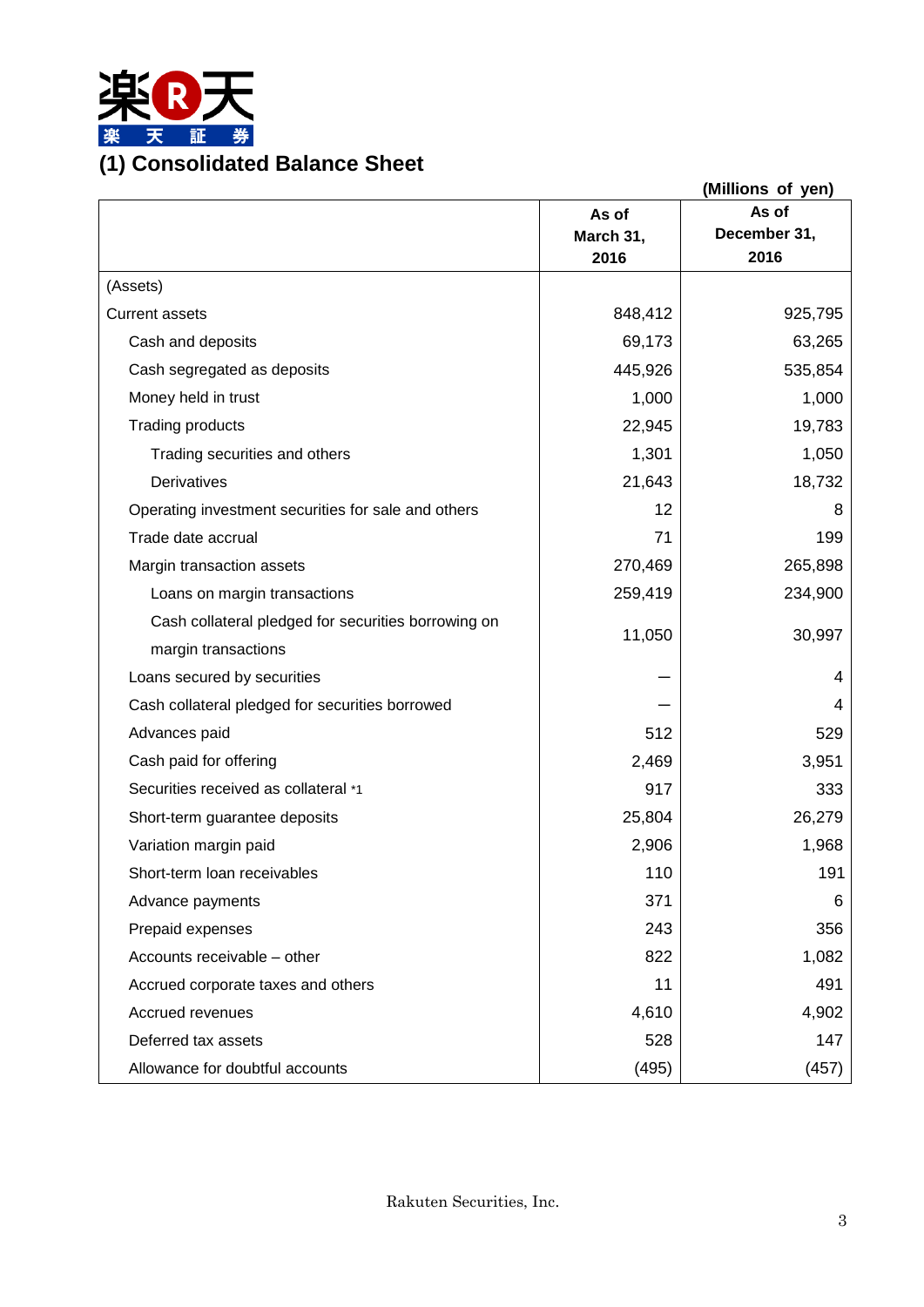

**As of March 31, 2016 As of December 31, 2016** Fixed assets 25,762 Tangible fixed assets 1,394 Buildings 499 474 Furniture and fixtures 1,036 920 Construction in progress 20 Intangible fixed assets  $\begin{array}{ccc} \vert & 21,785 \end{array}$  23,123 Goodwill 7,669 7,478 Customer relationships 1,728 1,584 Software 13,579 13,579 Software in progress and the set of the set of the set of the set of the set of the set of the set of the set of the set of the set of the set of the set of the set of the set of the set of the set of the set of the set of Investments and other assets  $1,060$  |  $1,244$ Investment securities 132 267 Long-term loans receivable 221 310 Long-term guarantee deposits and the set of the set of the set of the set of the set of the set of the set of the set of the set of the set of the set of the set of the set of the set of the set of the set of the set of th

Long-term prepaid expenses 17 12 Others 1,153 979 Allowance for doubtful accounts (1,265) (1,188)

Total assets 872,814 951,558

**(Millions of yen)**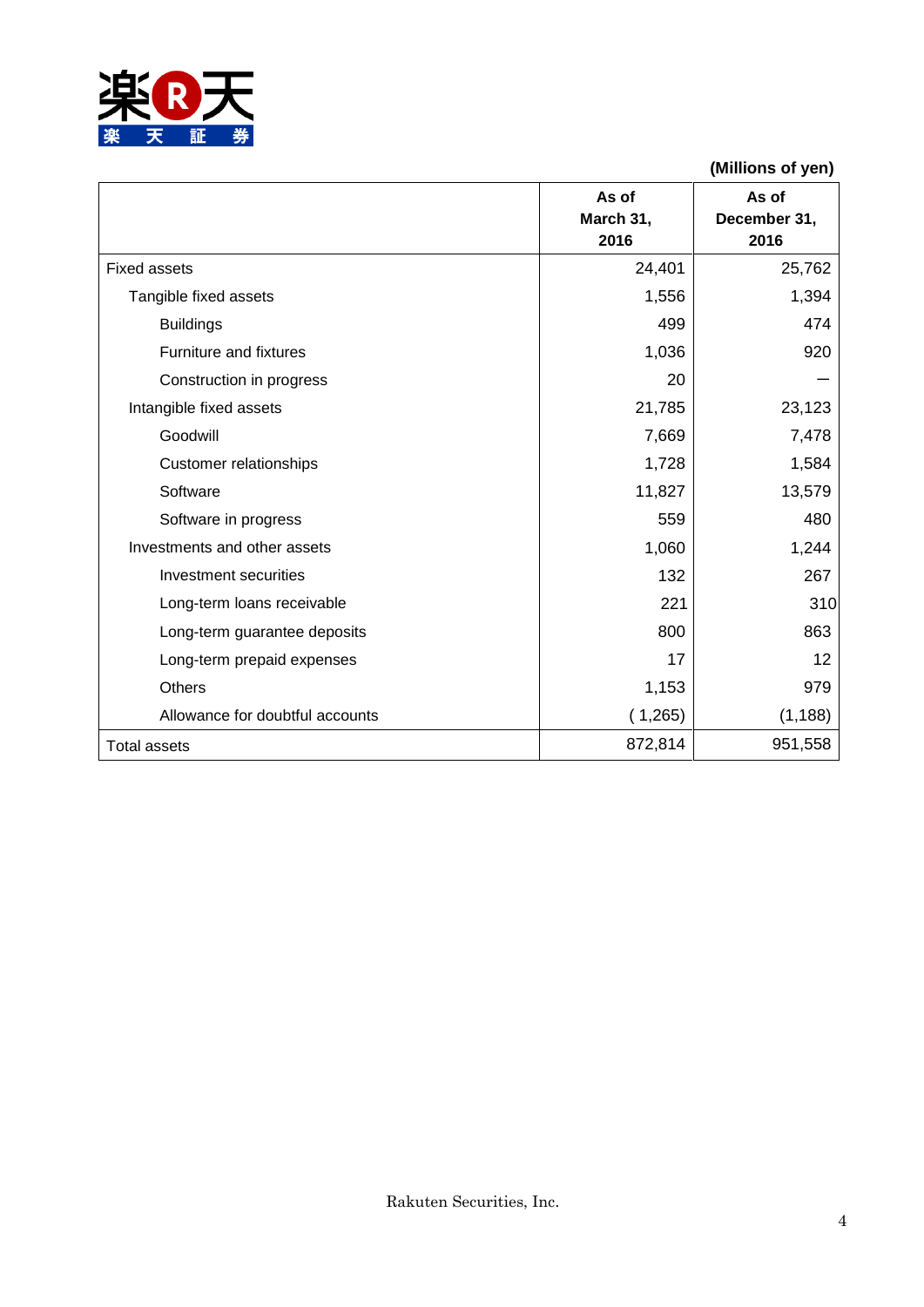

 **(Millions of yen) As of March 31, 2016 As of December 31, 2016** (Liabilities) Current liabilities 262,414 Trading products 6,952 7,033 Derivatives 6,952 7,033 Margin transaction liabilities 1990 100 mm  $\sim$  50,482  $\sim$  77,789 Borrowings on margin transactions 6,149 [201] 6,149 [201]  $\qquad \qquad$  7,768 Cash received for securities lending on margin transitions | 44,332 | 70,021 Loans payable secured by securities 130,932 130,932 Cash received on debt credit transactions of securities  $\vert$  130,932 124,366 Deposits received 282,872 381,107 Guarantee deposits received \*2 198,558 196,658 Accounts for non-received securities and others 13 13 35 Short term loans payable 108,921 71,995 Advances received the contract of the contract of the contract of the contract of the contract of the contract of the contract of the contract of the contract of the contract of the contract of the contract of the contract Accrued revenue  $\begin{array}{ccc} 3 & 3 \\ 3 & 3 \end{array}$ Accounts payable – other 206 139 Accrued expenses 2,458 2,469 Income taxes payable  $\sim$  5,397 Provision for employees' bonuses and the set of the 419 and 419 and 419 and 419 and 419 and 419 and 419 and 41 Provision for directors' bonuses  $-$  30 Provision for sales promotion expenses 36 36 Other current liabilities 10 Fixed liabilities 465 Asset retirement obligations 175 175 Deferred tax liabilities 290 290 Other fixed liabilities and the set of the set of the set of the set of the set of the set of the set of the set of the set of the set of the set of the set of the set of the set of the set of the set of the set of the set Statutory reserves and the statutory reserves and the statutory reserves and the statutory reserves and the statutory reserves and the statutory reserves and the statutory reserves and the statutory reserves and the statut Reserve for financial products liabilities  $4,445$  4,445  $3,402$ Reserve for liability for commodities transactions 28 28 Total liabilities 792,391 866,310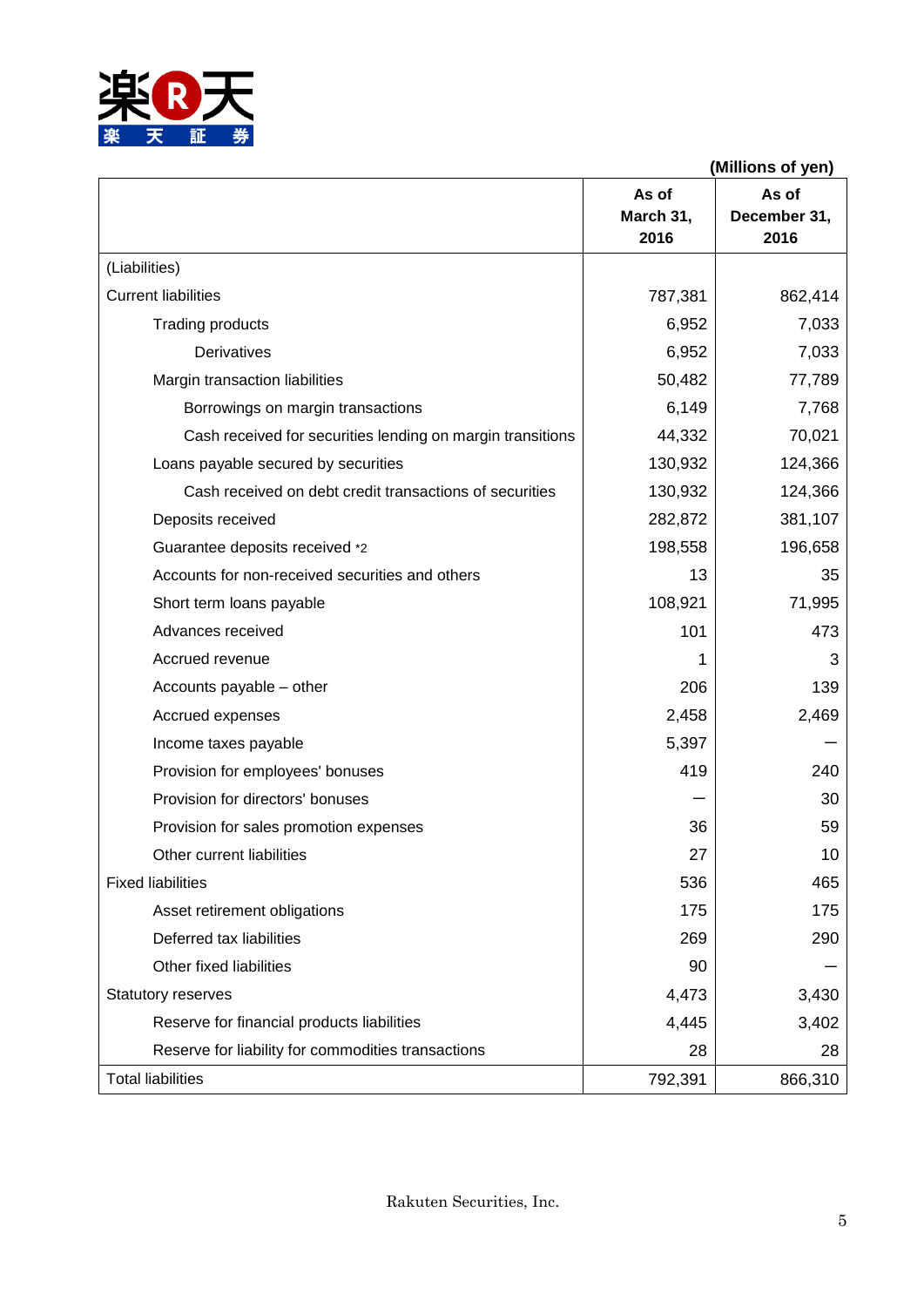

|                                                       |                            | (Millions of yen)             |
|-------------------------------------------------------|----------------------------|-------------------------------|
|                                                       | As of<br>March 31,<br>2016 | As of<br>December 31,<br>2016 |
| (Net assets)                                          |                            |                               |
| Shareholders' equity                                  |                            |                               |
| Capital stock                                         | 7,495                      | 7,495                         |
| Capital surplus                                       | 4,511                      | 4,511                         |
| Retained earnings                                     | 68,824                     | 73,496                        |
| Total shareholders' equity                            | 80,831                     | 85,503                        |
| Accumulated other comprehensive income                |                            |                               |
| Valuation difference on available-for-sale securities |                            | 2                             |
| Foreign currency translation adjustment               | (414)                      | (258)                         |
| Total accumulated other comprehensive income          | (407)                      | (255)                         |
| Total net assets                                      | 80,423                     | 85,248                        |
| Total liabilities and net assets                      | 872,814                    | 951,558                       |

#### Notes:

\*1: Securities received as collateral for commodity futures transactions (Securities deposited with a Commodity Clearing Organization as clearing margins for transactions by consignors and others).

\*2: Includes JPY 917 million securities in the fiscal year ended March 31, 2016 and JPY 333 million securities in nine months ended December 31, 2016 received as substitute for clearing margins etc. from consignors and others for commodity futures transactions.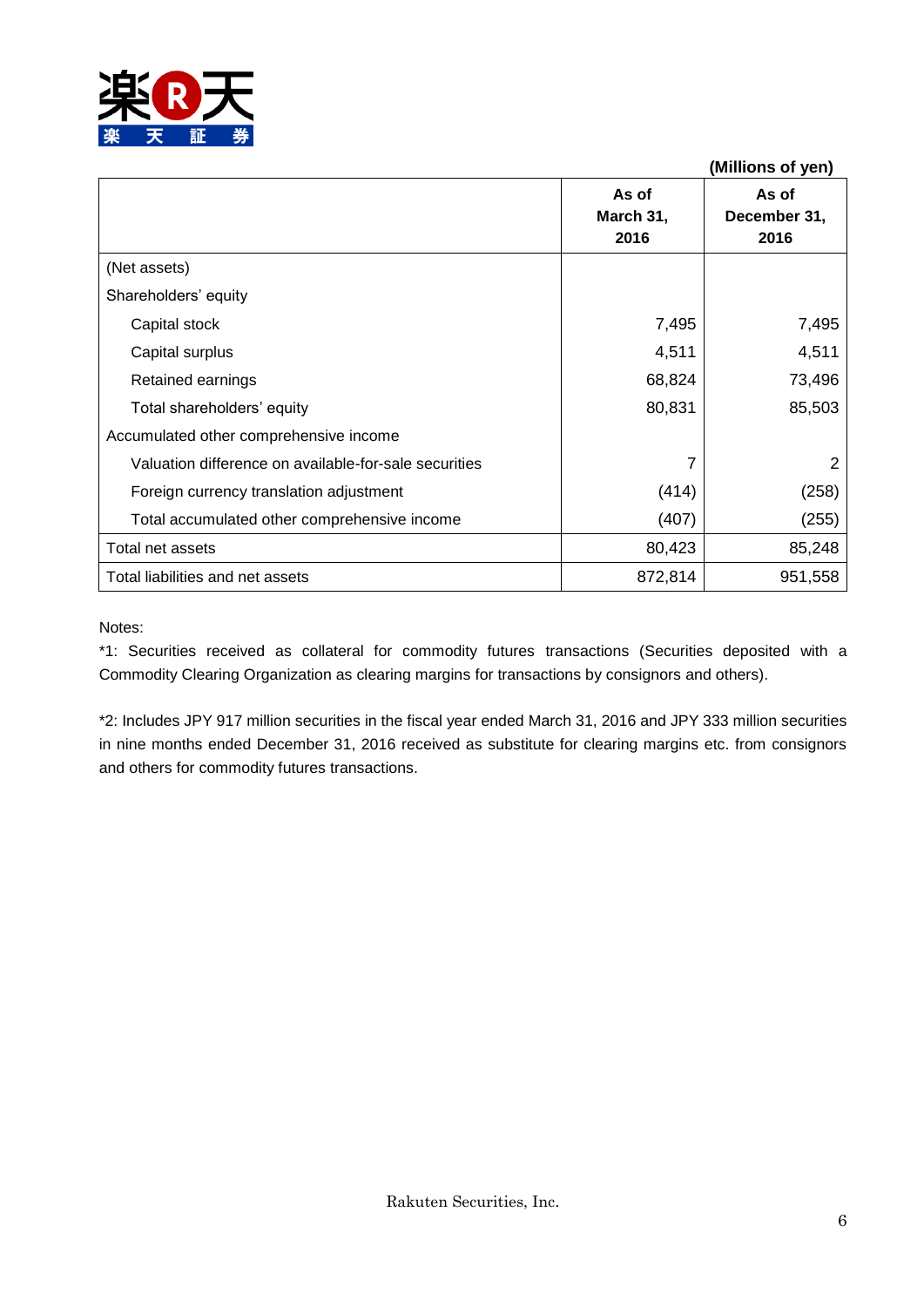

## **(2) Consolidated Statements of Income**

|                                                                |                     | (Millions of yen)        |
|----------------------------------------------------------------|---------------------|--------------------------|
|                                                                | Nine months ended   | <b>Nine months ended</b> |
|                                                                | December 31, 2015   | December 31, 2016        |
|                                                                | (April 1 - December | (April 1 - December      |
|                                                                | 31, 2015)           | 31, 2016)                |
| Operating revenue                                              | 39,642              | 34,894                   |
| Commission received                                            | 19,182              | 15,477                   |
| Commission to consignees                                       | 14,368              | 11,628                   |
| Commission for underwriting, secondary distribution and        | 0                   | 0                        |
| solicitation for selling and others for professional Investors |                     |                          |
| Fee for offerings, secondary distribution and solicitation for | 1,540               | 979                      |
| selling and others for professional investors                  |                     |                          |
| Other commissions received                                     | 3,273               | 2,869                    |
| Net trading income                                             | 7,499               | 7,452                    |
| Net gain on trading of investment securities for sale          | (0)                 | (3)                      |
| Financial revenue                                              | 12,533              | 11,629                   |
| Other operating revenue                                        | 426                 | 339                      |
| <b>Financial expenses</b>                                      | 1,822               | 1,770                    |
| Net operating revenue                                          | 37,819              | 33,123                   |
| Selling, general, and administrative expenses                  | 20,893              | 20,292                   |
| Trading related expenses                                       | 8,642               | 8,031                    |
| Personnel expenses                                             | 3,007               | 2,911                    |
| Real estate expenses                                           | 1,292               | 1,284                    |
| Office expenses                                                | 3,647               | 3,556                    |
| Depreciation                                                   | 3,222               | 3,594                    |
| Taxes and dues                                                 | 427                 | 461                      |
| Goodwill amortization                                          | 360                 | 414                      |
| Provision for allowance for doubtful accounts                  | 200                 | (70)                     |
| Others                                                         | 92                  | 109                      |
| Operating income                                               | 16,926              | 12,830                   |
| Non-operating income                                           | 102                 | 11                       |
| Non-operating expenses                                         | 26                  | 246                      |
| Ordinary income                                                | 17,002              | 12,596                   |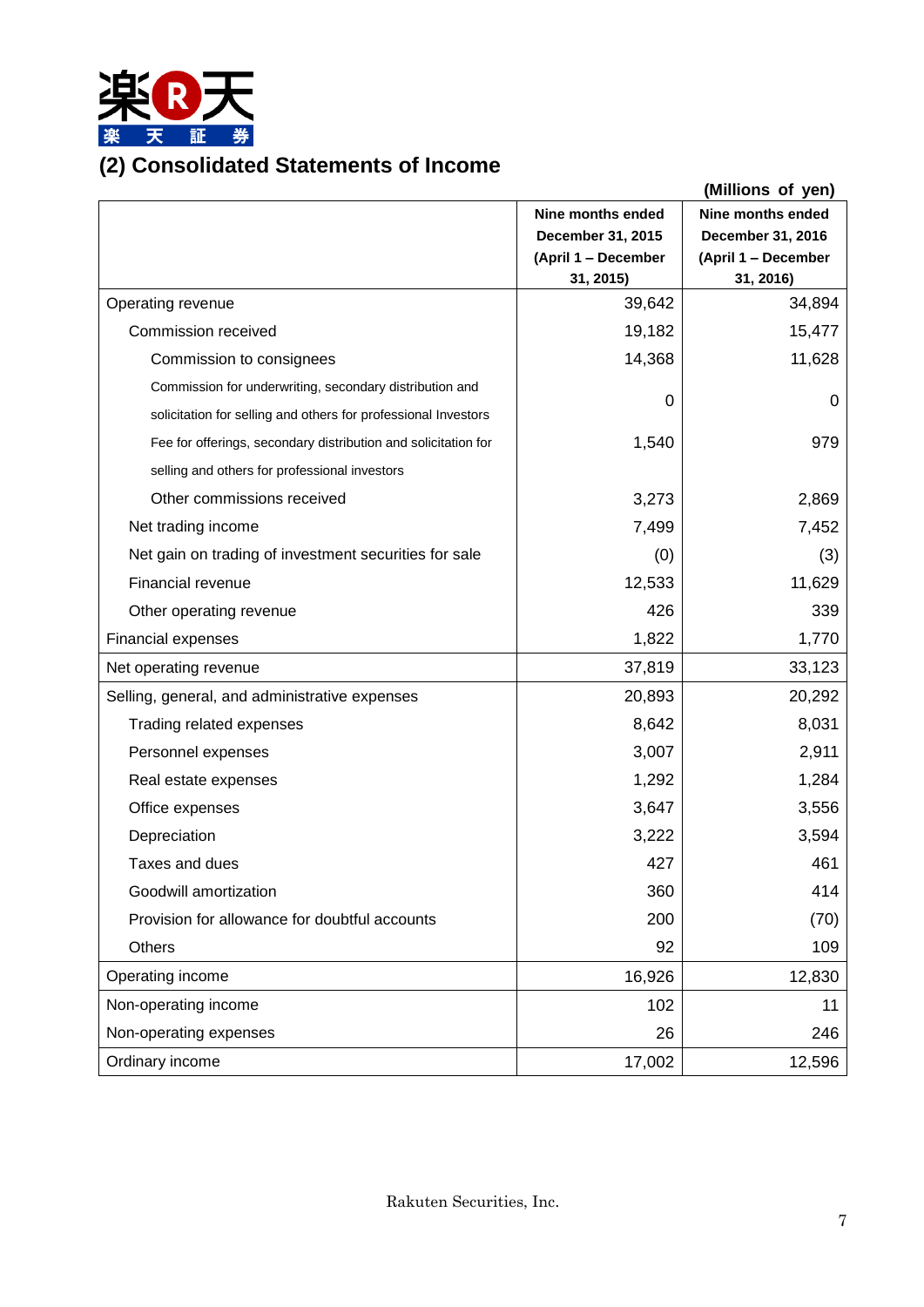

### **(Millions of yen)**

|                                                  | Nine months ended<br>December 31, 2015<br>(April 1 – December<br>31, 2015) | Nine months ended<br>December 31, 2016<br>(April 1 – December<br>31, 2016) |
|--------------------------------------------------|----------------------------------------------------------------------------|----------------------------------------------------------------------------|
| Extraordinary gains                              | 0                                                                          | 1,042                                                                      |
| <b>Extraordinary losses</b>                      | 938                                                                        | 130                                                                        |
| Income before income taxes and other adjustments | 16,064                                                                     | 13,508                                                                     |
| Income taxes - current                           | 5,608                                                                      | 3,432                                                                      |
| Income taxes - deferred                          | 119                                                                        | 403                                                                        |
| Total income taxes                               | 5,728                                                                      | 3,836                                                                      |
| Net income                                       | 10,335                                                                     | 9,672                                                                      |
| Profit (loss) attributable to owners of parent   | 10,335                                                                     | 9,672                                                                      |